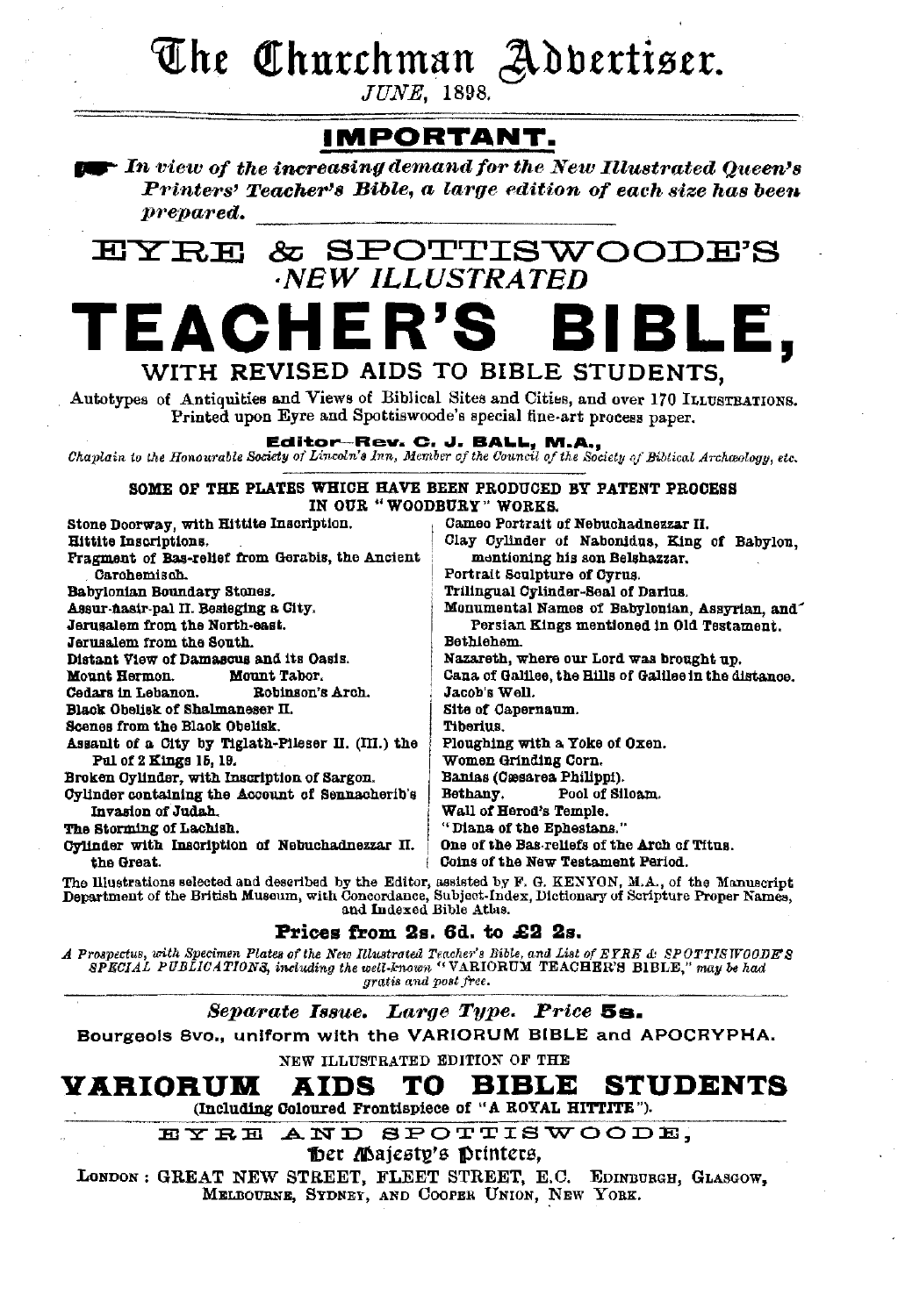# HODDER & STOUGHTON'S SPRING LIST.

*Crown* 8vo., *cloth, price* 5s.

**COLOSSIAN STUDIES.** Lessons in Faith and Holiness from St. Paul's Epistles to the Colossians and Philemon. By the Rev. HANDLEY C. G. MOULE, D.D., Principal of Ridley Hall, Cambridge.

BY THE SAME AUTHOR.

*New Edition. Crown* 8vo., *cloth, price* 5s.

**PHILIPPIAN STUDIES.** Lessons in Faith and Love from St. Paul's Epistle to the Philippians.

*Bvo., cloth, price* 10s. 6d.

**THE PREPARATION AND DELIVERY OF SERMONS.** By JOHN A. BROADUS, D.D., LL.D.

*Crou-n 8vo., cloth, price 9s.* 

**INTRODUCTION TO THE STUDY OF SOCIOLOGY.** By J. H. W. STUOKENBERG, D. D., Member of the Philosophical Society of Berlin, and Author of "Introduction to the Study of Philosophy."

*Fcap.* 8vo., *cloth, price 2s. 6d.* 

**COMPANIONS OF THE SORROWFUL WAY.** By the Rev. JOHN WATSON, D.D. (Ian Maclaren).

*Crown 8vo., cloth, price* 5s.

**DR. WILLIAM MOON AND HIS WORK FOR THE BLI-ND.**  By the Rev. JOHN RUTHERFORD, M.A. With Portraits and Illustrations.

THE

# **lE!positor's \Sreeh \testament.**

EDITED BY THE REV. W. ROBERTSON NICOLL, M.A., LL.D., Editor of the *Expositor, "Expositor's Bible,"* etc.

The FIRST VOLUME, of 880 pages, handsomely bound in buckram cloth, consists of

**The GOSPELS of ST. MATTHEW,** ST. **MARK,** and **ST. LUKE,** by the Rev. Professor A. B. BRUCE, D.D.; and The **GOSPEL of** ST. **JOHN,** by the Rev. Professor MARCUS DODS, D.D.

The price of each volume is **2Bs.,** but for those who subscribe **in** advance the pric& for Two VoLUMEs is **30s.** 

"Dr. Bruce's commentary on the Synoptics is a notable piece of work. It is cheering and refreshing to find these books, with whicll our inner life is so closely bound up, treated frankly and honestly, as well as adequately for English readers, and withal in so believing and reverent a spirit that the treatment need not repel the most orthodox. . . . All is set forth with great frankness and admirable common·sense, and often in racy language, not without an occasional Scottish flavour."-Athenceum.

"The first thing that strikes one when he takes up the volume on the *Gospels* is the uncommon handsomeness of the book. It is a joy to handle it and look into its pages. It is the very book to lure a student into reading. The form is so superb, the paper so choice and so light, the margins so delightfully broad, the type so clear and so tasteful. The two scholars to whom this volume bas been committed are the very men for the work. Each is a master of his subject, and each has gone into his task *con amore*. . . A work worthy of the most cordial appreciation.  $-Critical$  *Review.* 

LONDON: HODDER & STOUGHTON, 27, PATERNOSTER ROW, E.C.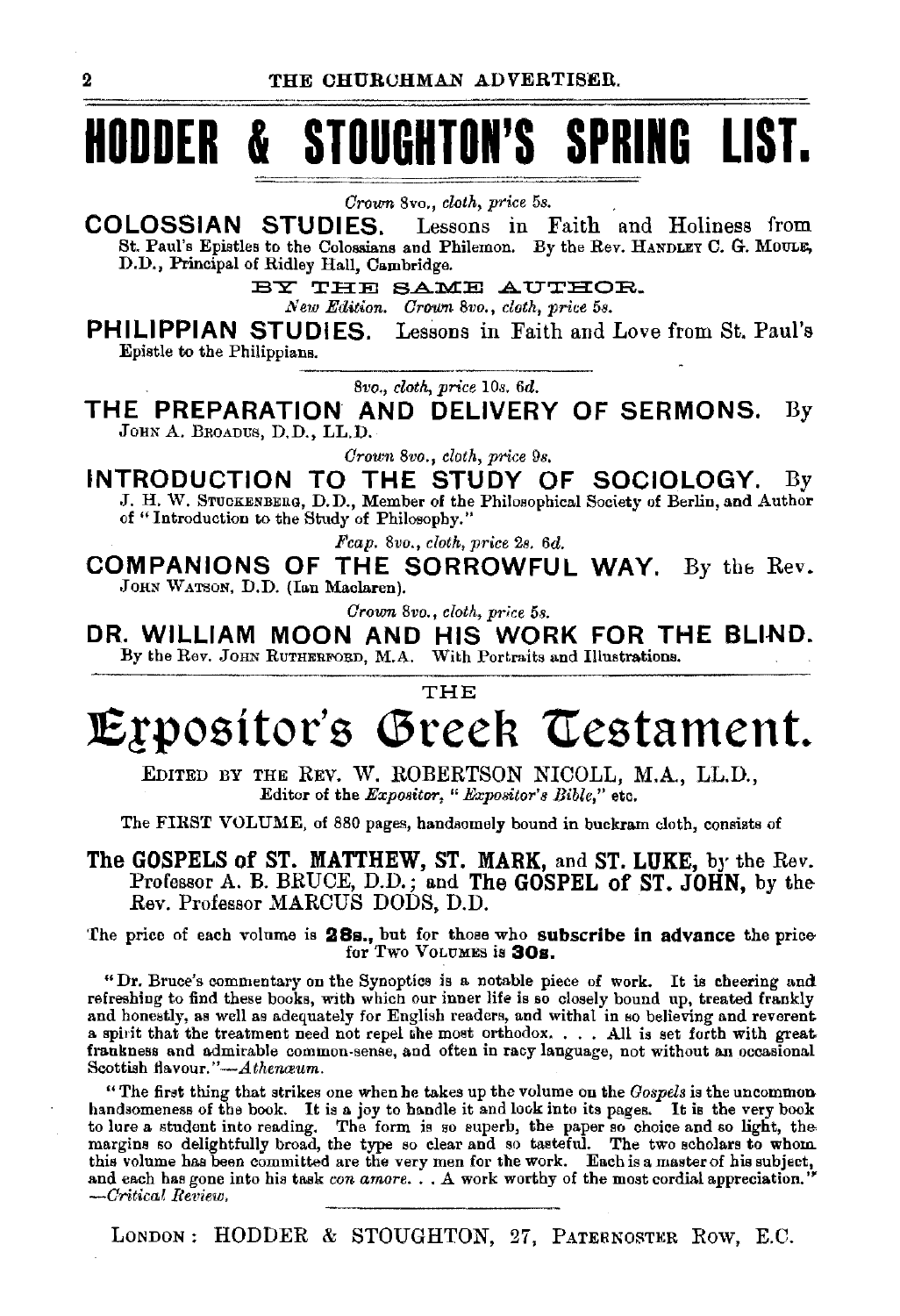*THE RIGHT REV. THE LORD BISHOP OF LONDON* CONTINUES THE

## STORY OF THE ENGLISH SHIRES (CAMBRIDGE)

#### IN THE

# LEISURE HOUR FOR JUNE.

WHICH ALSO CONTAINS:

THE SCHOOLMISTRESS OF HAVEN'S END. WATCHES OLD AND NEW. With Engravings.<br>Chapters L-IV. By E. EDERSHEIM OVERTON. A NIGHTMARE STORY.

THE ROYAL ACADEMY AND ITS WORK. By CHARLES LEE. With Portraits and Autographs.

RICHARD WAGNER. By FREDA WINWORTH.<br>With Portrait and Autograph.

AUSTRALIAN SKETCHES.-LITERATURE. By c. H. lRW<N, M.A.

AND MANY OTHER INTERESTING PAPERS.

PRICE SIXPENCE EACH MONTH.



Are published by the RELIGIOUS TRACT SOCIETY, 56, PATERNOSTER ROW, LONDON.

PRIZE COMPETITIONS, ETC.

# READABLE, RELIABLE, & USEFUL,

*Cheap, .Attractively Bound,* 

And FREELY ILLUSTRATED.

PRICES FROM 6d. UPWARDS.

*Please ask your Bookseller to show you these Books, or write for a List* from the Publisher, 56, Paternoster Row, London.

,JUST PUBLISHED.

By Dr. G. A. CHADWICK, Bishop of Derry, Author of the Commentaries on Exodus and St. Mark in the "Expositor's Bible." Crown 8vo., 5s., cloth boards.

# PILATE'S GIFT, *AND OTHER SERMONS.*

"Their simplicity and eloquence, their avoidance of controversy, and their ready applicability to the average conditions of life are characteristic of Dr. Chadwick's preaching, and will recommend the volume to many reader

presentments of Christian truth as it is generally received in the Christian Church."-Glasgow Herald.

JUST PUBLISHED.

By C. H. H. WRIGHT, D.D., Author of "A Primer of Roman Catholicism," "The Writings of Patrick, the Apostle of Ireland," etc. With Illustrations. Is., limp cloth; or 8d., in paper covers.

# THE MASS *in the Greek and Roman Churches.*

Dr. Wright gives in a compact form a full and clear account of the ceremony of the Mass in the Greek and Electron of the service are intended to symbolize. He contrasts it with the simple words of the New Testament, and shows how far both Churches have wandered from the strike it with the simple words of the New Testament, an true observance and meaning of the Lord's Supper.<br>PUBLISHED BY

THE RELIGIOUS TRACT SOCIETY, 56, PATERNOSTER ROW, LONDON,

AND SOLD BY ALL BOOKSELLERS.

GARIBALDI AND THE WELSH CAPTAIN.

STRANGE HABITATIONS By FRED MILLER. With Illustrations.

SCIENCE & DISCOVERY. OVER-SEA NOTES. VARIETIES. FIRESIDE CLUB.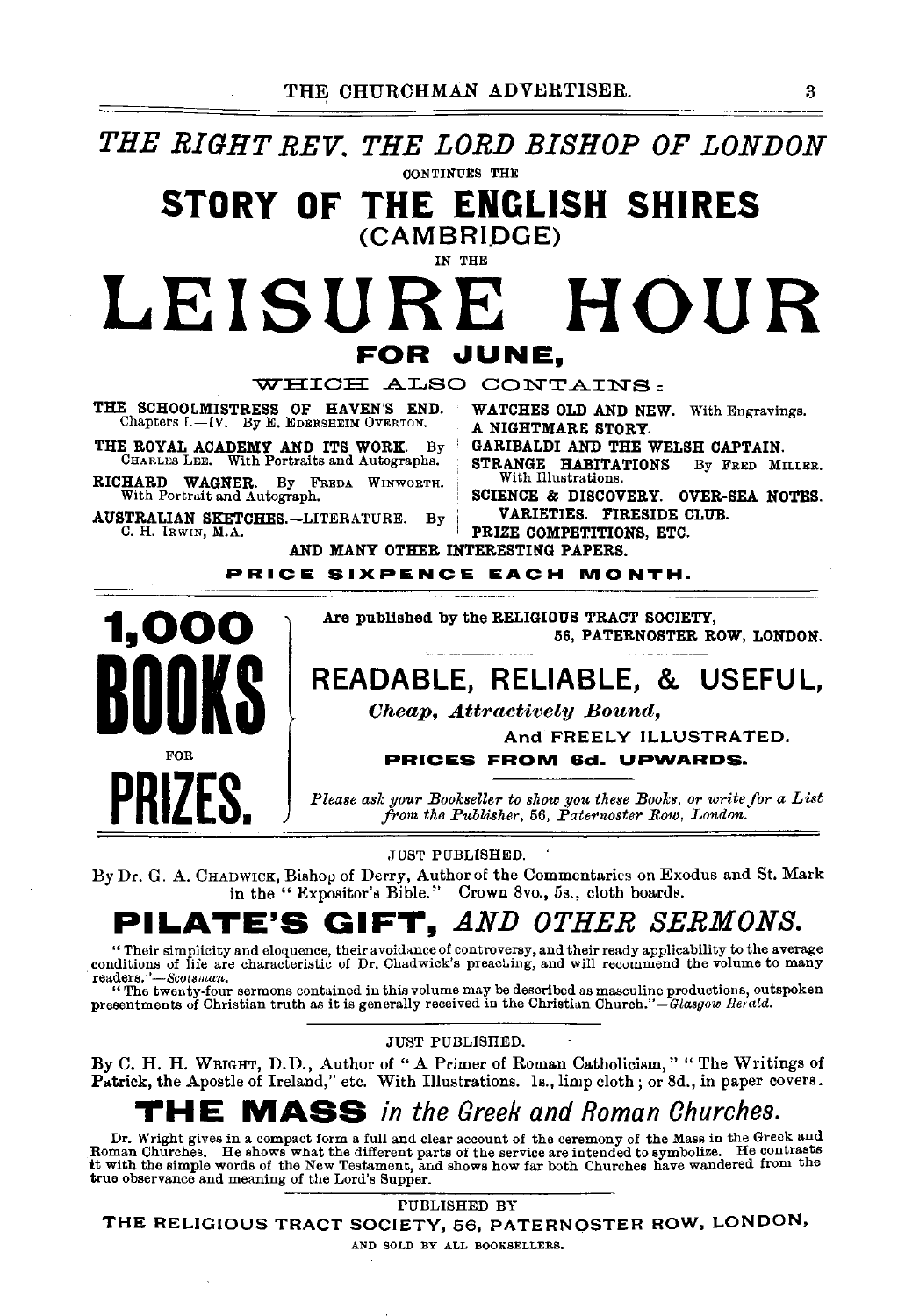THE CHURCHMAN ADVERTISER.

# **T. & T. CLARK'S PUBLICATIONS.**

A GREAT BIBLICAL ENCYCLOPÆDIA.<br>DICTIONARY OF THE **DICTIONARY OF THE BIBLE.** 

Edited by J. HASTINGS, D.D.

With the assistance of **J. A.** SELBIE, M.A., and, chiefly in the Revision of the Proofs, of<br> **Professor S. R. DRIVER, D.D., Professor H. B. SWETE, D.D.**, and<br> **GUARDIAN. PROFESSOR A. B. DAVIDSON, D.D., LL.D.**<br> **GUARDIAN** 

however, of these few names and articles must only be taken as specimens of the many others that deserve recording. Our endeavour has been to give to the reader as adequate an idea as posselbe of the quality of the work th

The curricular Review.—" It will oso to the sound to answer the antincipations when the seen be the theory in the stand will soon be seen to be a timely, trusty, and most valuable guide. . . Type, form, and binding are of

To be completed in Four Volumes, Imperial 8vo. (of nearly 900 pp. each). Price per Volume, in cloth, 28s. ; in half morocco, 34s.

VOL. I. NOW READY.

 $*_*$ \* Full Prospectus, with Specimen Pages, from all Booksellers, or from the Publishers.

# THE INTERNATIONAL CRITICAL COMMENTARY.

"One of the most epoch-making theological series of the day."-Church Bells.<br>
DEUTERONOMY. By Professor S. R. DEIVER, D.D. 12s.<br>
JUDGES. By Professor G. F. Moore, D.D. 12s.<br>
TUDGES. By Professor G. F. Moore, D.D. 12s.<br>
ST.

# THE INTERNATIONAL THEOLOGICAL LIBRARY.

Editors: Dr. SALMOND and Dr. BRIGGS. Six Vols. now ready, viz. :<br>CHRISTIAN INSTITUTIONS. By Professor A. V. G. ALLEN. 12s.

HISTORY OF CHRISTIANITY IN THE APOSTOLIC AGE. By Professor A. C. McGIFFERT, D.D. 12s.<br>THE LITERATURE OF THE OLD TESTAMENT. iBy Professor S. R. DRIVER, D.D. New Edition, entirely<br>THE LIS. 12s.

HISTORY OF CHRISTIAN DOCTRINE. By Professor G. P. FishEs, D.D. 12s.<br>CHRISTIAN ETHICS. By Newman SMITH, D.D. 10s. 6d.<br>APOLOGETICS. By Professor A. B. BRUCE, D.D. 10s. 6d.<br>THE CHRISTIAN PASTOR. By Washing of the above Series

THE CHRISTIAN DOCTRINE OF IMMORTALITY. By Professor S. D. F. SALMOND, D.D. Third Edition Now Ready. Svo., l4s.

"This strong and impressive book has already, we believe, obtained a wide circulation . . . its great and<br>obvious merits,"--Guardian.

obvious merits."—Guardian.<br>OLD TESTAMENT THEOLOGY ; the Religion of Revelation in its pre-Christian Stage of Development. By<br> Professor H. Schullvz, D.D. Authorized Translation by Professor J. A. Parerson, D.D. Seco

Two volumes, 8vo., 18s. net.<br>NEW TESTAMENT THEOLOGY; or, Historical Account of the Teaching of Jesus and of Primitive<br>Christianity according to the New Testament Sources. By Professor W. BEYSCHLAG, D.D. Authorized<br>Translat

EDISBURGH: T. & T. CLARK, 38, GEORGE STREET.<br>LONDON: SIMPKIN, MARSHALL, HAMILTON, KENT & CO., LTD.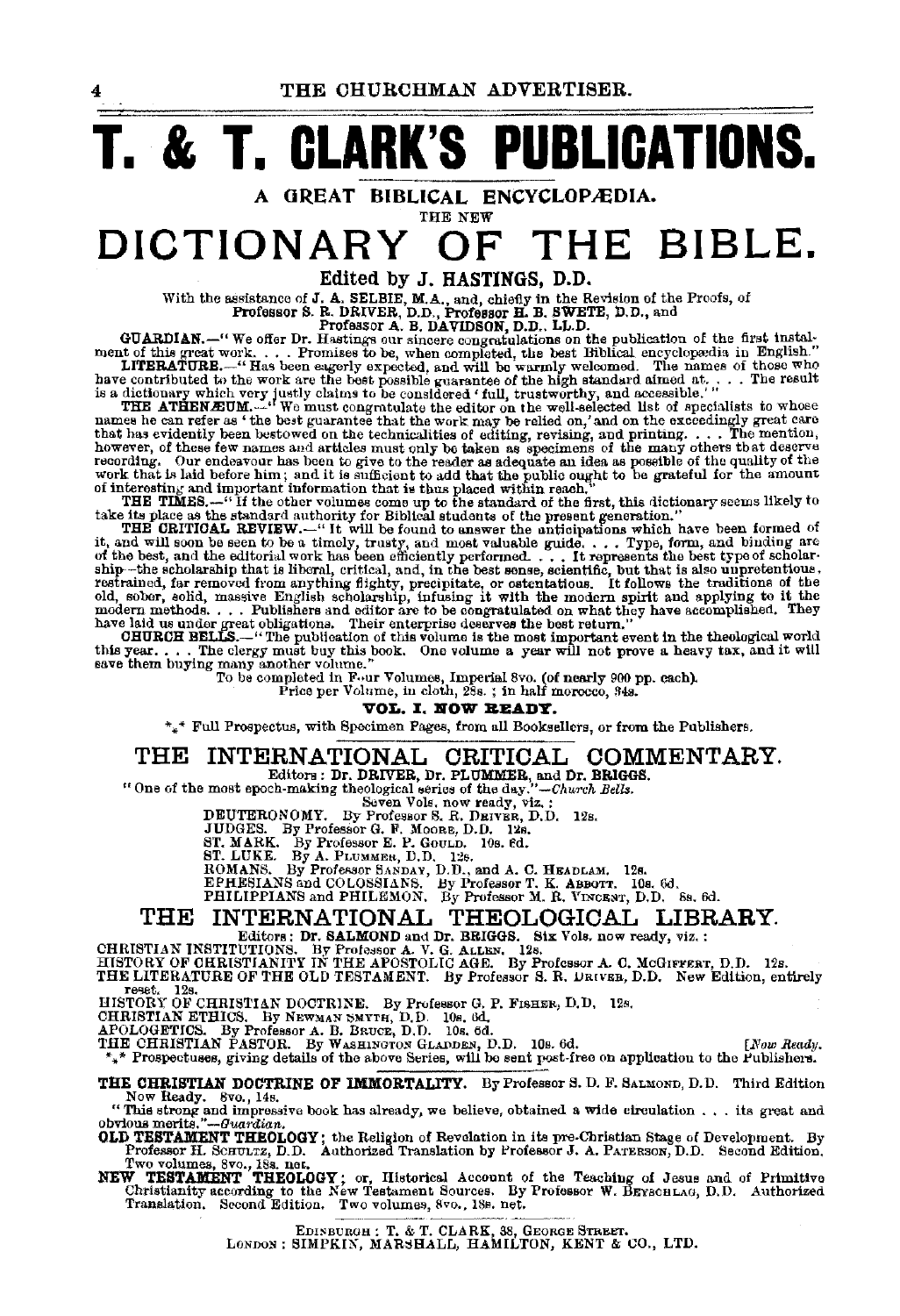# **ELLIOT STOCK'S NEW PUBLICATIONS.**

In crown 8vo., handsomely printed, bound in cloth, gilt lettered, price 6s. WITH PHOTOGRAPHIC PORTRAIT.

# THE LIFE WORK OF EDWARD WHITE BENSON,

D.D., sometime Archbishop of Canterbury. By J. A. CARR, LL.D., Vicar of Whitechurch, and Canon of Christ Church. Dublin.

"With an excellent portrait as frontispiece, this record of a career as toilsome as it was honourable is distinctly valuable."--Christian  $Ward$ .

"Dealing with Dr. Benson's public life, Mr. Carr has succeeded in giving a convincing and comprehensive picture of its importance and significance. Mr. Carr's work is, for the impartiality of its spirit and the dignity of

NEW VOLUME OF SERMONS BY CANON WILBERFORCE.

In crown 8vo., handsomely printed and bound in cloth, gilt lettered, price 5s.

### SERMONS PREACHED IN WESTMINSTER ABBEY.

By BASIL WILBERFORCE, D.D., Canon of Westminster, Chaplain to the Speaker. Select Preacher before the University of Oxford.

"A volume which will not disappoint those who are acquainted with Canon Wilberforce's power of persuasive appeal. The book is marked by courage and wisdom, as well as by knowledge of the unspoken needs of wistful humanity.

"The sermons deal with a variety of topics, but they evidence the extrestness and vigour of the preacher, and exemplify the great power he possesses of arresting and keeping the attention of his hearers."—Bookseller.

In crown 8vo., cloth, illustrated, price 6s.

**DANTE AT RAVENNA.** A Study. By CATHERINE MARY PHILLIMORE, Author of "Studies in Italian Literature," "The Warrior Medici," "Fra Angelico," "Selections from the Sermons of Padre Agostina da Mont feltro," etc.

In crown 8vo., cloth, price 6s.

SHORT STUDIES ON VITAL SUBJECTS. By the Rev. P. W. DE QUETTEVILLE, M.A.

In crown 8vo., cloth, gilt lettered, price 4s. 6d.

THE SCHOOL SYSTEM OF THE TALMUD. With a Sketch of the Talmudical Treatise "Baba Kama." By the Rev. B. SPIERS (Davan).

In foolscap 8vo., cloth, price 2s. 6d.

*DAILY STEPS HEAVENWARDS.* By Mrs. AUGUSTUS A. LYNE, Author of "Forty Days' Fast," "Easter Dawn," etc.

In demy 8vo., paper cover, price 6d.

SOME NOTES THE VINDICATION OF THE ON. "APOSTOLICÆ CURÆ." By the Cardinal Archbishops and  $\bm{B} \bm{U} \bm{L} \bm{L}$ Bishops of the Province of Westminster. By the Rev. N. DIMOCK, M.A.

In crown 8vo., price 2s.

SCIENTIFIC METHOD IN BIOLOGY. By Dr. ELIZA-

BETH BLACKWELL.

"It is surprising how much suggestiveness and controversial matter can be introduced within a small number of pages when every paragraph has been carefully considered, and is expressed in weighty language." — Manchester Courier.

ELLIOT STOCK, 62, PATERNOSTER ROW, LONDON, E.C.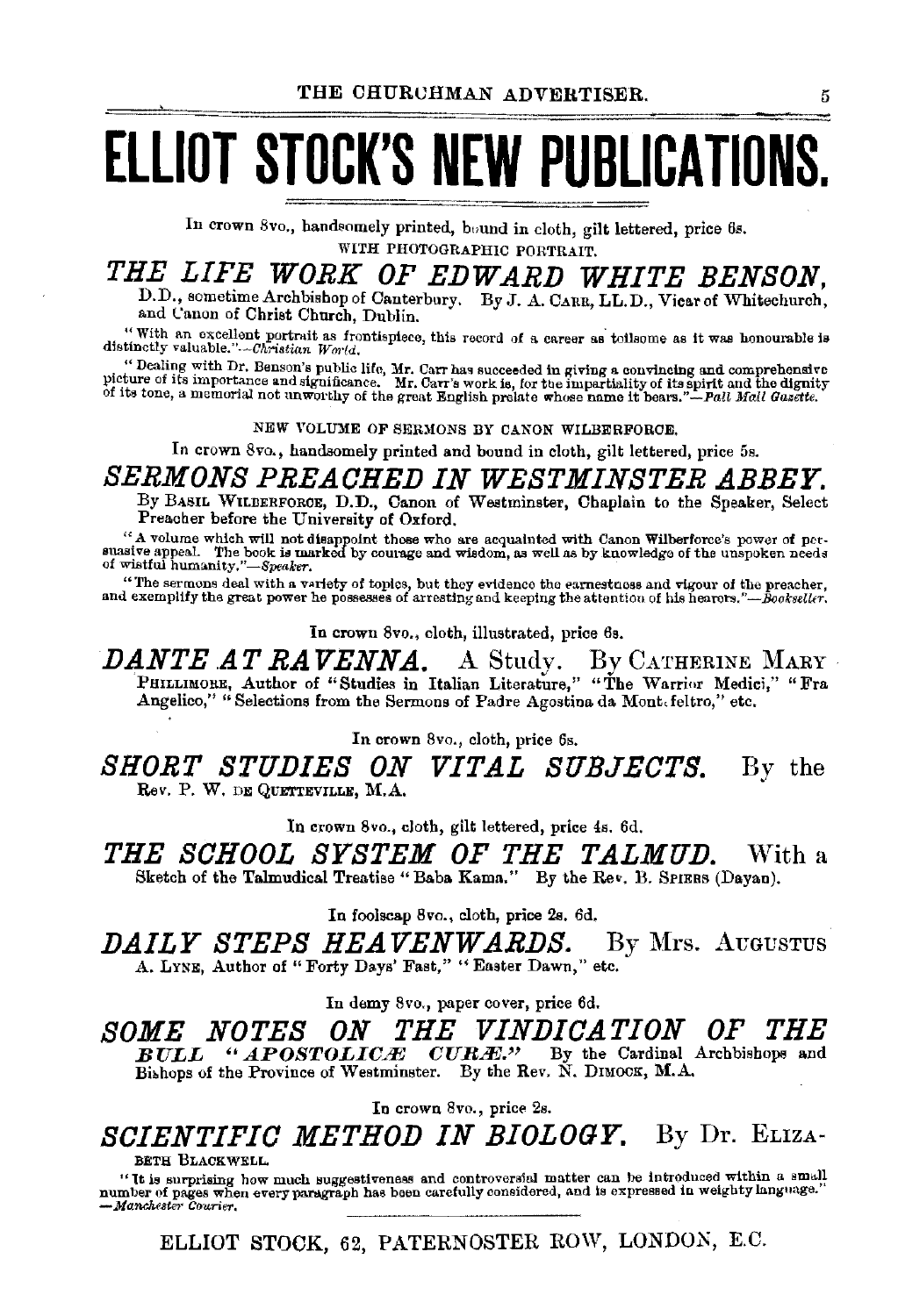### LANGLAND OLLEGE, EASTBOURNE.

(2, HARTFIELD SQUARE.)

Patrons: The Rr. Hos. THE LORD ABERDARE; The Rr. REV. THE LORD BISHOP OF PETERBOROUGH;<br>Sir Douglas Galfron, K.C.B., F.R.S.; Chancellor P. V. SMITH, LL.D., and others.<br>Principal: Miss M. E. VINTER, Seven years Headmistress

Finally at the School Company; four years Chief Mathematical and Science Mistress, Kensington High School; Senior Optime, Mathematical Tripos, Cambridge; Intermediate Science, London University, First Division; Certificate Bedford College, London.

Entire Charge of Girls whose Parents are abroad. A Reduction of ten per cent, for daughters of the Clergy.

# DAVENTRY GRAMMAR SCHOOL.

Founded A.D. 1878.

Public School Education at Moderate Cost. Entrance Scholarships. Healthy situation. Good Buildings, Fives-court, Gymnasium, etc.

Special Terms for sons of Clergy.

For prospectus apply

REV. H. JOHNSON. Head Master.

## INFANT ORPHAN ASYLUM, WANSTEAD. BANKERS-MESSRS. WILLIAMS. DEACON & CO.

Orphans of persons once in prosperity entirely Maintained, Clothed and Educated on Church of England<br>principles from earliest infancy until 15 years of age.<br>4.174 Children received; 61 admitted last year. Nearly 600 in Asy

ADVOCACY OF CLEBGY EARNESTLY SOLICITED.

Offices-63, Ludgate Hill, E.C.

HENRY W. GREEN, Secretary.

In crown 8vo., cloth, published price 3s. 6d., reduced to 1s. 6d.

# **Church Teaching on Foundation Truths.**

BY REV. H. W. DEARDEN, M.A.

"This work is evidently the result of real culture, patient research, and true plety. It merits a large measure of unaffected praise. It represents on the whole a sound and sober Church view of the greatest 'truths' of re Churchman.

"We earnestly commend this learned, temperate, and accurate work to the attention of all Churchmen."  $-churchman.$ 

"A really comprehensive summary comment on the whole circle of Christian truth. We hope that the author will give us many books of a similar type."-The News.

"Cannot fail to be helpful to many."-Church Bells.

"Mr. Dearden's book has many claims on the careful attention and study of all English Churchmen, setting forth, as it does, all the great foundation truths of Christianity, not so much in the negative as on the positive aspect."--National Church,

"It is undoubtedly a work which will amply repay attentive perusal, for eminently practical aids to a better religious understanding are not often met with," $-p$ whic Opinion.

"We have pleasure in giving a ready welcome to this excellent little work."-Literary World.

"We have carefully examined the teaching on such points as the Church and the Sacraments, and rejoice to see how wisely the true Scriptural doctrine of the Church is brought out. We cordially recommend the volume."-Church Sunday School Magazine.

"It is difficult to over-estimate the value of such a book as this. The writing is admirably terse and lucid."-Churchwoman.

ELLIOT STOCK, 62, PATERNOSTER ROW, LONDON, E.C.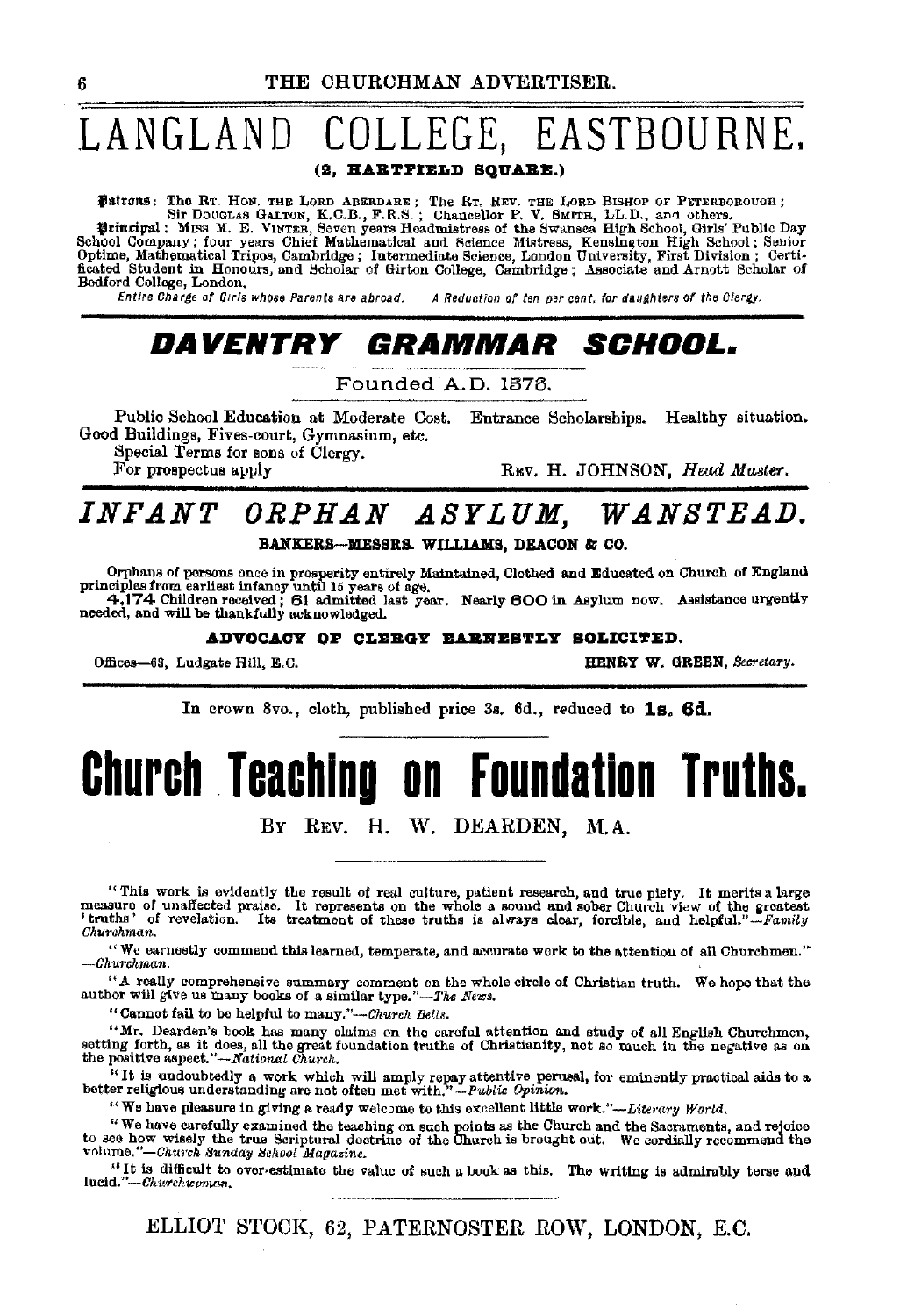# PROTESTANT REFORMATION SOCIETY

(Established 1827).

PRESIDENT: COLONEL SANDYS, M.P. CHAIRMAN OF THE EXECUTIVE COMMITTEE: W. J. FRASER, Esq.<br>VICE-CHAIRMAN: REV. C. H. WALLER, D.D.

THE oldest distinctively Protestant Society, and the only one which employs Cierical and Trained Lay Mission-<br>aries to preach the Go-pel to Roman Catholics in Great Britain, now offers for sale the volume entitled<br>"WHOSE A D.D., at greatly reduced prices ("Harrison" Trust).

Full information will be given by the Rev. L. G. A. ROBERTS, Commander R.N., Secretary, 62, Berners Street, London, W.

THE WORKING MEN'S LORD'S-DAY REST ASSOCIATION (ESTABLISHED 1857) is working in every possible way to resist the encroachments being made on the Sabbath Institution. They earnestly ASK for FUNDS to enable them to work vigorously. Cheques should be crossed "London and County Bank," and sent to CHARLES HILL, Secretary, 13, Bedford Row, London, W.C.

### FIIND. GHURCH (LONDON COMMITTEE IN AID.)

Patron-THE DEAN OF NORWICH.

Chairman of Committee-THE LORD CLAUD J. HAMILTON.

This Fund was founded at Disestablishment as a channel for sympathy of friends in England with their brethren of the Church of Ireland.

It is now devoted entirely to enabling the ministry of the Church to be maintained in the South and West of Ireland, in parishes where the Protestants are few and isolated, and UNABLE TO MAINTAIN THEIR CHURCH UNAIDED.

Last year EIGHTY-NINE parishes received grants from this Fund, administered through their own diocesan schemes.

diversal solutions of this help is unabated, and the Committee earnestly appeal to English Churchmen to give<br>this testimony of fellowship with their isolated brethren bravely holding the outposts. Their help in supple-<br>mon

Terrace, London, S.W.

The real, practical usefulness of THE FAMILY CHURCHMAN to every clergyman who is also a preacher lies in its two reports every week of sermons preached in St. Paul's Cathedral, Westminster Abbey, and elsewhere in London and the country. These reports are of sermons delivered the Sunday previously to publication, and thus the very latest utterances of the most eminent clergy of the day are presented the same week.

# SPECIAL TERMS TO THE CLERGY.

With the view of extending the influence of "The Family Churchman," the proprietors are prepared to offer special terms to clergymen desirous of becoming readers. Also, to every purchaser of 30 copies they will present

# A HANDSOME HALF-GUINEA BIBLE,

Containing references, coloured maps, chronologies, a Bible-reader's manual, index, concordance, gazetteer, etc., bound in limp covers, with clear type, of convenient size, and admirably suited to the needs of students and teachers.

THIS OFFER WILL BE LIMITED TO A CERTAIN PERIOD.

**Apply-THE MANAGER,** "THE FAMILY CHURCHMAN" OFFICE, 82, FLEET STREET, E.C.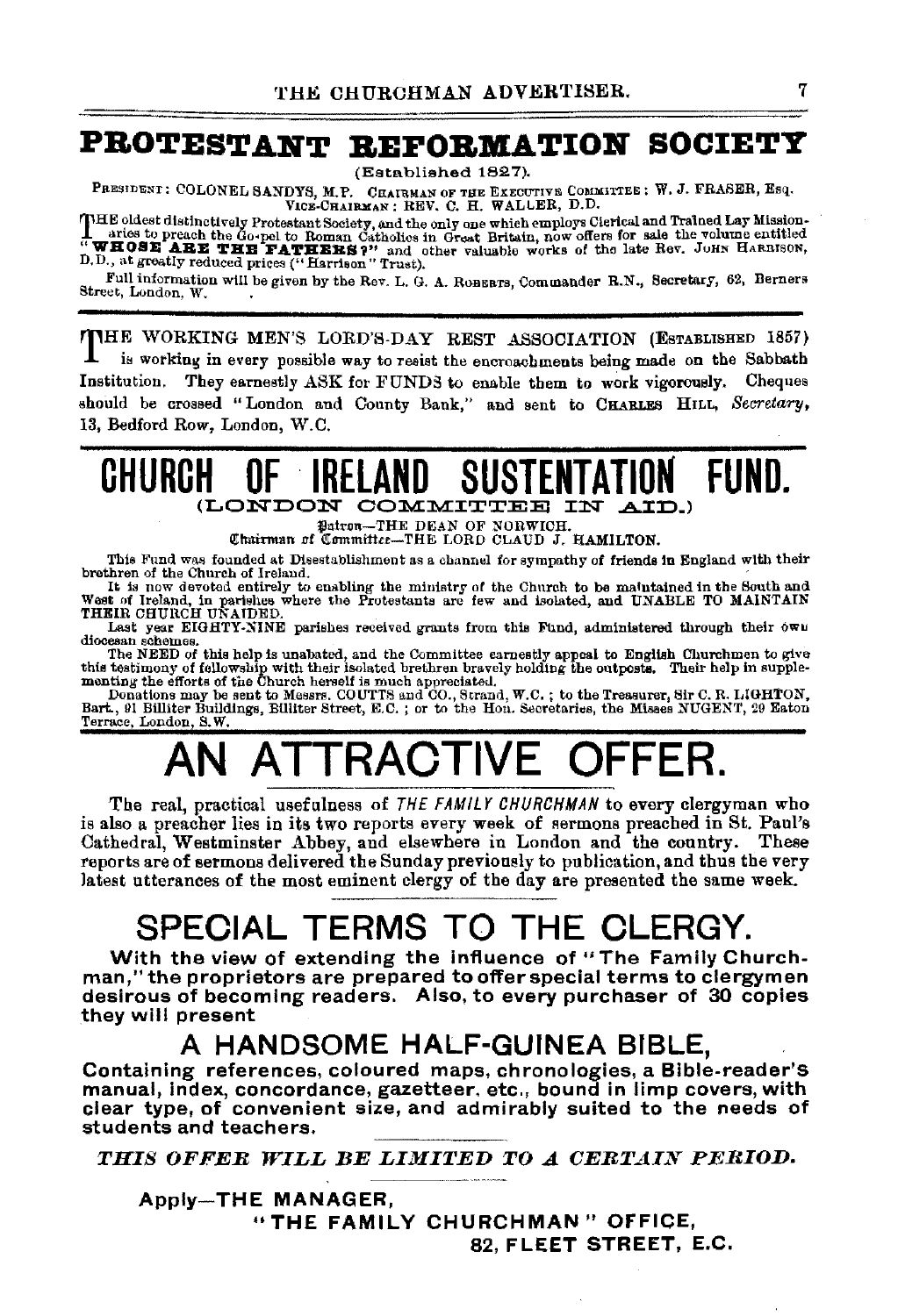

Prompt succour is given. No suitable case rejected.

Contributions may be sent to LLOYDS' BANK, Limited, 16, St. James's Street, S.W. ; or WILLIAM J. TAYLOR, Secretary, 200, EUSTON ROAD, LONDON, N.W.

Bequests and Special Gifts are usually devoted to extension of operations.



ADDITIONAL ANNUAL SUPPORT NEEDED.

The Hospital has 220 BEDS open all the year, but owing to want of funds ONLY 150 ARE NOW OCCUPIED.

COST OF A DIAMOND JUBILEE BED ENDOWMENT, £1,000.

BANKERS : MESSRS. COCKS, BIDDULPH & CO., 43, CHARING CROSS, S.W.; MESSES, LLOYDS, LTD., MARGATE.

OFFICES: 30. CHARING CROSS, S.W. TREASURER : MICHAEL BIDDULPH, Esq., M.P.

### THE NATIONAL PROTESTANT CHURCH UNION.

### **JUST PUBLISHED.**

# ENGLISH CHURCH TEACHING ON FAITH, LIFE AND ORDER.

BY THE REVS.

H. C. G. MOULE, D.D., Frincipal of Ridley Hall, Cambridge;<br>Canon CIRDLESTONE, M.A., late Principal of Wycliffe Hall, Oxford; and<br>T. W. DRURY, M.A., Principal of the Church Missionary College, Islington.

Price 1s. net. Post free is. 3d.

To be obtained from The Offices of the Society, 30, Charing Cross, London, S.W., AND FROM THE PUBLISHER

Mr. C. MURRAY, 7, PATERNOSTER SQUARE, LONDON, E.C.

#### *Before Sixty* YEARS AGO.

The special claims of the SOCIETY FOR PROMOTING FEMALE EDUCATION IN THE EAST to recognition are:

(1) That it was the only Society for both Zenana work and School work existing in the Empire at the

(1) That it was the only Society for both Zenana work and Senou work sassing in the simulation of the Queen's Accession.<br>
(2) That it was then already carrying on Zenana work, Harem work, and School work, in China, the<br>
S

The Committee urge these claims, and appeal for help to their Commemoration Fund, to enable them to strengthen and extend the work of the Society.

Secretary, Miss WEBB, 267, Vauxhall Bridge Road, S.W.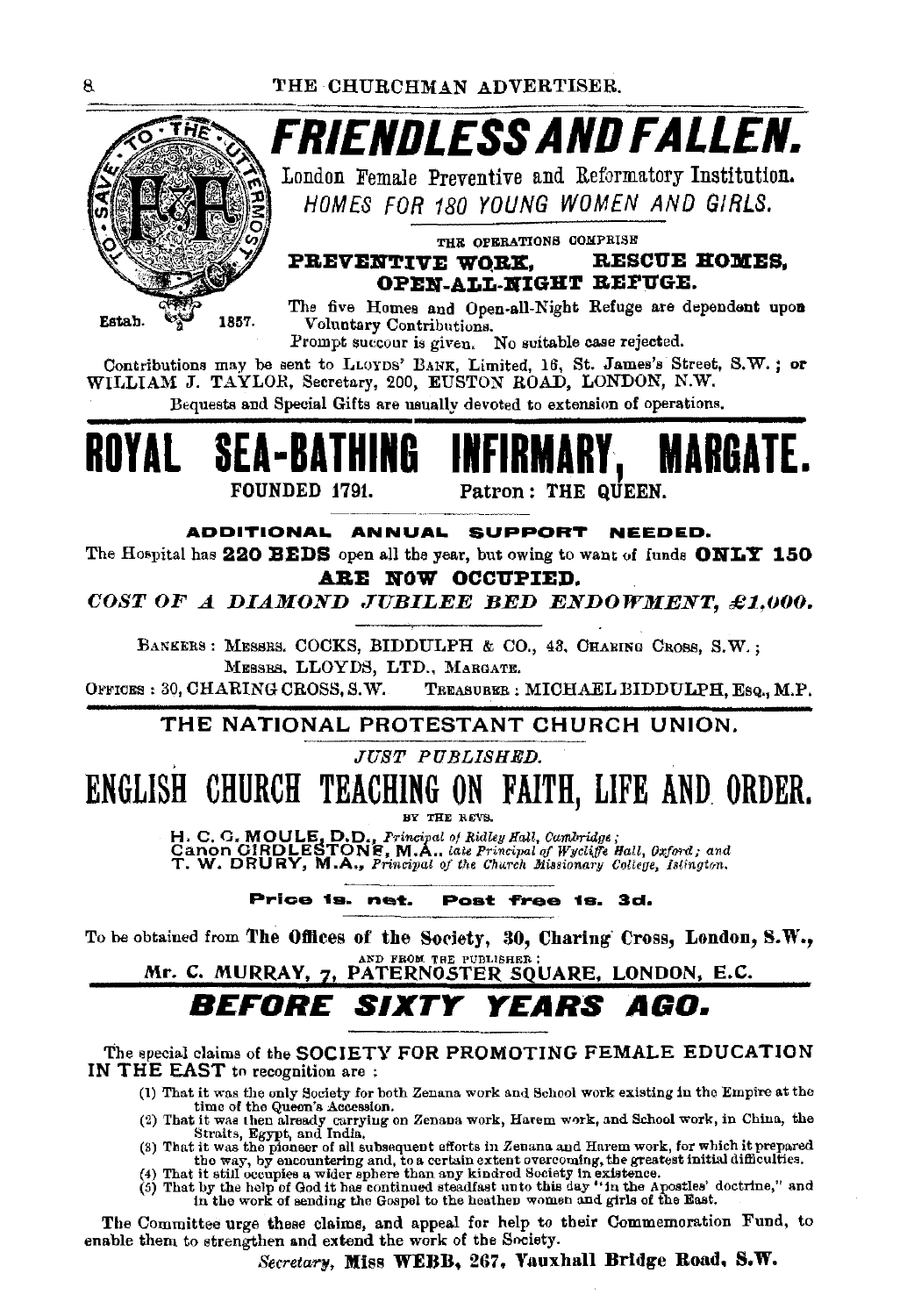### ECCLESIASTICAL INSURANCE OFFICE, LIM.

FIRE, GLASS, BURGLARY.

The Surplus Profits are devoted to Latin Book and the benefit of the Clergy and of<br>Church objects. Already a sum of £17,000 has been so distributed, including £500 to the Clergy<br>Distress Fund, and £1,000 to the Queen Victo

"This is a serious attempt made in good faith to help the Clergy to help themselves, and to husband the existing resources of the Church."-Guardian.

#### SELF-HELP AIDED. PENSIONS  $CLERGY$ INSTITUTION.

Joint Presidents.—The ARCHENSHOP OF CANTERBURY. The ARCHENSHOP OF YORK.<br>CONTRIBUTIONS and LECACIES are invited to augment pensions of<br>Clergy who have purchased annuities.<br>Offices: 11, Norfolk Street, Strand, London, W.C. J The ARCHBISHOP OF YORK.

factorily

FIVE **THOUSAND RESCUED** 

### WHERE?

In "DR. BARNARDO'S HOMES," with their 84 distinct Houses and 24 Mission Branches.

#### WHY WERE THEY ADMITTED?

Because they were *destitute*; without any other condition, either as to age, sex, creed, birthplace, condition, either as w age, exa, error, example...,<br>nationality, physical condition, money payment<br>or guarantee. The doors are always open to receive such by day or night.

#### HOW ARE THEY TRAINED?

The Boys are carefully taught in fourteen different handicrafts; the GIRLS are brought up in cottage life for domestic service. About 19,000 are boarded out in rural districts.

**FUNDS ARE URGENTLY NEEDED**-Remittances should be sent to the Treasurer, WILLIAM FOWLER. Esq.; to the Chairman of Committee, Howard Williams Social of Bankers, London and South-Western<br>Bank (Bow Branch), PRESCOTT, DIMSDALE & Co., 50, Cornhill, E.C.; or to the Founder and Director, Dr.<br>Thus. J. BARNARDO, at the Head Offices of the Homes: 18 to 26, Stepney Causeway, London, E. JOHN ODLING, Secretary.

### MARY WARDELL CONVALESCENT HOME THO FOR SCARLET FEVER, STANMORE.

INSTABLISHED 1884 by a lady working in connection with the Female Bible and Domestic Mission. No<br>existing Convalescent Home will admit persons recovering from Scarlet Fever. This Home, whilst<br>benefiting the convalescent, b general public for support. Funds are urgently needed for removal of a debt of £600, and for repainting, whitewashing, and repairing the Home.<br>Contributions will be thankfully received by the Bankers,



AND BY

Miss MARY WARDELL, STANMORE, MIDDLESEX,

From whom further information may be obtained,



**WAIFS!** 

**ORPHAN** 

HOW DO THEY SUCCEED IN AFTER LIFE? SPLENDIDLY! Over 98 per cent. of the 8,731

HOW MANY DESTITUTE OR ORPH CHILDREN ARE ADMITTED WEEKLY?

tians may and do join hands.

Emigrants, for instance, have turned out satis-

From 40 to 60 during the winter months. Every<br>24 hours about 8 souls are added to Dr. Barnar-

do's great family.<br>HOW ARE THEY MAINTAINED?<br>Solely by the free-will offerings of Christ's servants

throughout the world.<br>WHAT IS THE RELIGIOUS ATMOSPHERE OF THE HOMES?

Protestant, Evangelical and Christian, but not<br>Sectarian. In their support all Evangelical Chris-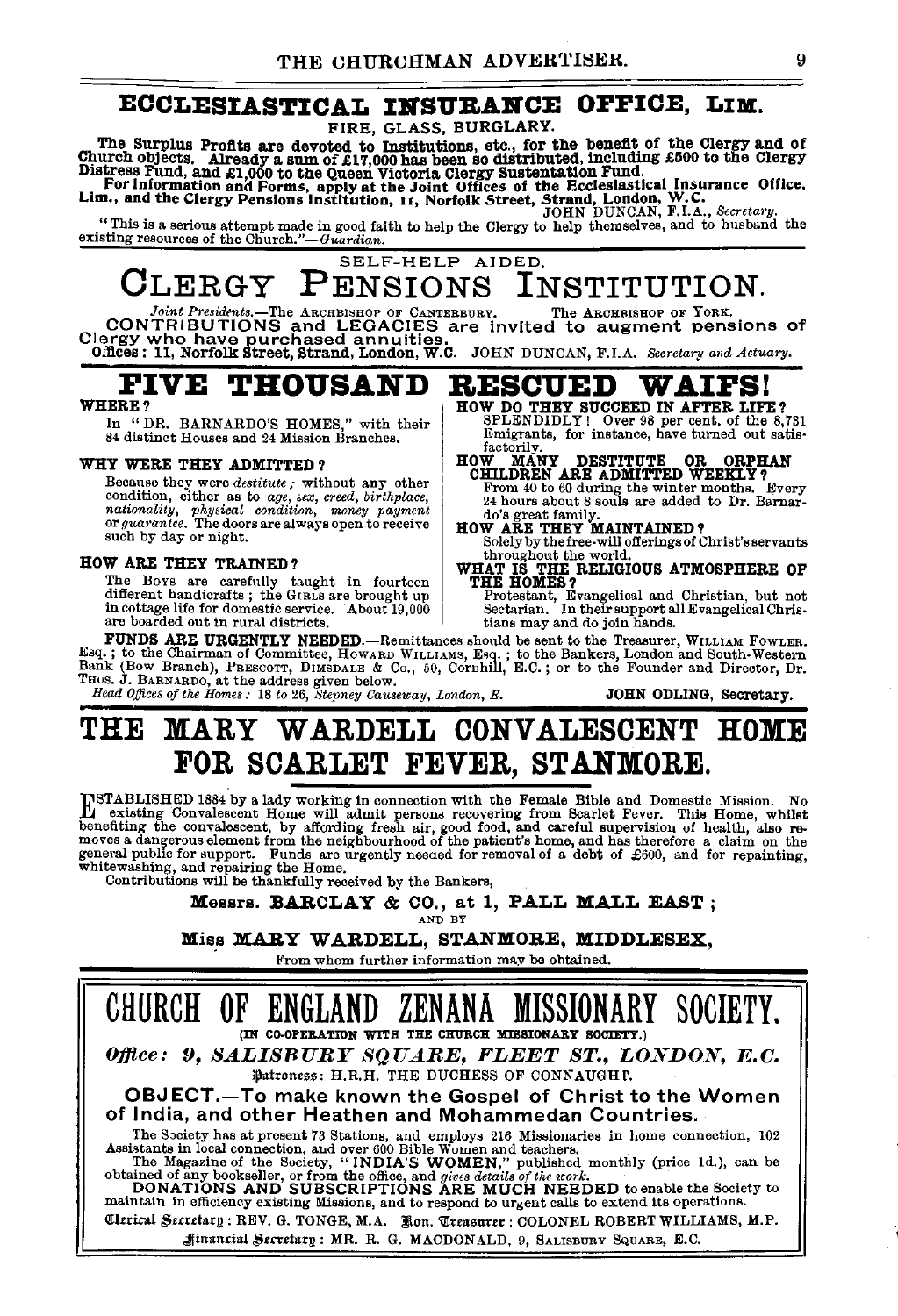# **t!Cq£ \$f. ®illls' 4l!f!tisfian tmissinn.**

*Treasurer-F.* A. BEVAN, Esq.

### **VOLUNTARY CONTRIBUTIONS ONLY SOUBCE OF INCOME.**

This Mission assists, amongst other classes, the following :-

THE BETTER CLASS OF DISCHARGED PRISONERS •<br>THE INNOCENT BUT SUFFERING WIVES AND CHILDREN OF PRISONERS ;<br>THE SICK AND POOR · HOMEN.<br>HOMELESS AND DESTITUTE WOMEN.

The demands upon the resources of the Mission are very heavy.

Mr. WILLIAM WHEATLEY, Superintendent, 4, Ampton Street, Regent Square, W.C.



FUNDS URGENTLY NEEDED for Employment and Relief at Jerusalem.

Above 50 men and boys daily employed at Abraham's Vineyard on Stone Dressing, Soap Making, constructing Rock-hewn Cisterns for Water, etc. Above 3,000 souls annually given food, drinking-water, and clothing. Numbers live in underground airless places, or in sheds exposed to summer sun and winter storms. No furniture but boards, rags, petroleum tins, and sacks for bedding. No water-supply, and unable to get any work, they starve. Many apply to us daily for work, without which they must starve.

DONATIONS THANKFULLY RECEIVED BY

F. A. BEVAN, EsQ., *Hon. Treasurer,* 54, Lombard Street, E.C.

E. A. FINN, *Secretary,* 41, Parliament Street, S.W.

# **THE LONDON CITY MISSION EMPLOYS 470** MISSIONARIES,

### AND IS IN URGENT NEED OF FUNDS.

It is one of the oldest of the Home Missionary Societies, and bas ever held fast to its Evangelical principles.

More than half a million men yearly visited.

If friends are unable to contribute the whole sum necessary to maintain a Missionary,<br>they may be able to offer  $\mathcal{L}(O, \mathcal{L}5, \text{ or smaller sums.}$  These subscriptions will be<br>grouped for particular districts, and will thus remove mittee. Gifts will be gratefully acknowledged by the

*Treasurer*—F. A. BEVAN, Esq., or by the Secretaries (Rev. T. S. HUTCHINSON, M.A.

*Bankers-BARCLAY* & Co., LTD. *0./fices-3,* Bridewell Place, London, E. C.



Patron: Admiral of the Fleet

DUKE OF SAXE-COBURG AND GOTHA, K.G.

Labours afioat and ashore, at home and<br>abroad, among seamen of all classes and na-<br>tions, fishermen, barge-<br>men, and emigrants.<br>Sixty-eight harbours are occupied.

Income, £38,291.

Increased Contributions and Offertories, urgentlyneeded, should be forwarded to the Secretary, Commander W. DA'sson, R.N., 11, Buckingham St., Btmnd, London, W.C.

THE MISSIONS TO SEAMEN.

## SPANISH AND PORTUGUESE CHURCH AID SOCIETY.

President: The Right Rev. the Lord Bi•hop of Worcester. Vice-President : The Very Rev. the Dean of Norwich.

To aid the Reformed Episcopal Churches in the fathfull preaching of the Gospel, and to help and encourage them in the great work of evangelization in which they are engaged. Contributions will be gratefully received by the Westminster, from whom all information may be obtained.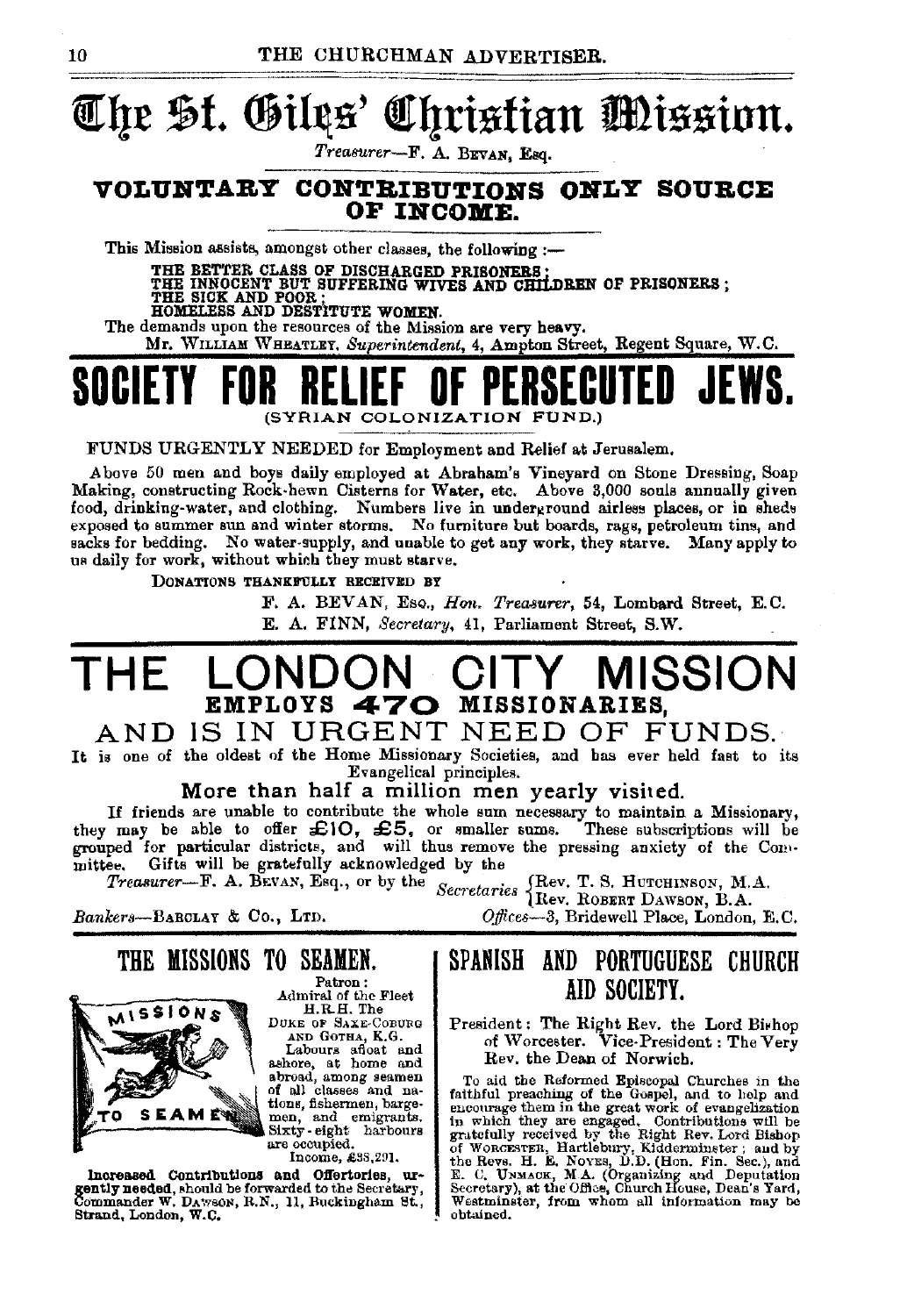# NORWAY, SWEDEN, DENMARK, etc. OOOK'8 8ELEOT OONDUOTED TOURS.

WEEKLY VACATION TOURS. Every Tuesday, 8 Guineas. WESTERN NORWAY. Leaving every Tuesday, 14 Guineas. NORTH-WESTERN FJORDS. Leaving alternate Tuesdays, 18 Guinear. SOUTHERN AND WESTERN NORWAY. Leaving Fortnightly, 20 Guineas. GRAND TOUR THROUGH CELEBRATED VALDERS ROUTE, including Christiania, etc. Fortnightly, 22 Guineas. Fortnightly, 22 Guineas.

NORTH CAPE, SWEDEN, RUSSIA, DENMARK. etc. High-class 72 days' Tour, firstclass through, £140, leaving June 15th.<br>Inclusive fares, providing travel, hotels, carriage and steamer excursions, fees, transfers, con-

veyauce of baggage, conductor, etc. Descriptive and Illustrative Programmes of Conducted and Independent Tours free on application.

*THOS. COOK* & *SON1 Ludgate Circus, London; and Branch Offices.* 



They Purify the Blood, Strengthen the System, and are the Safest and most Reliable Medicine for Female Ailments.

Manufactured only .t 78, NEW OLFOBD STARET, LONDON; sold by all Chemists and Medicine Vendors.